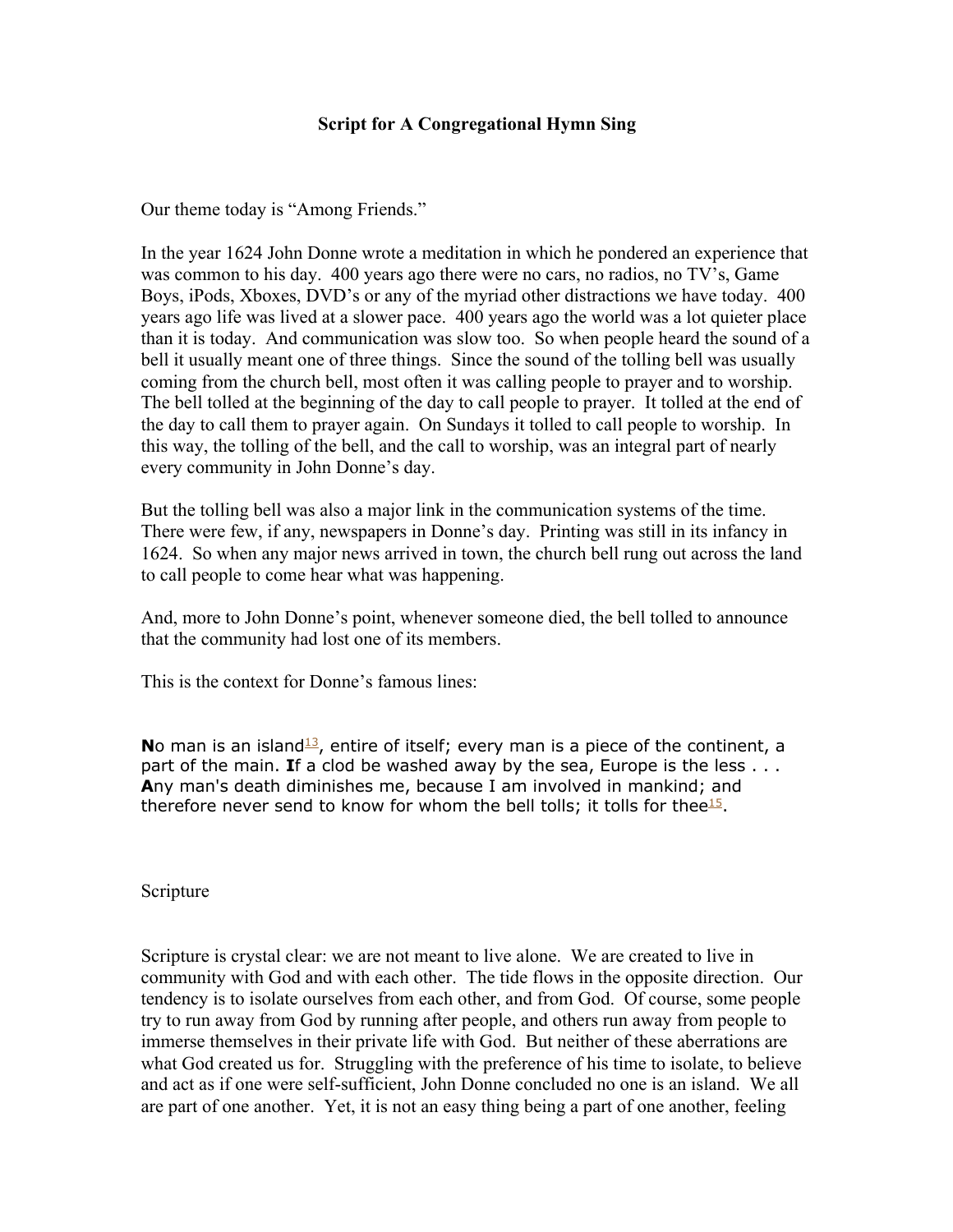other people's pain, suffering their losses, feeling diminished by the violence or the warfare that victimize others. Isolating ourselves from others either makes us grossly self-centered and selfish, or else makes us loopy.

So it is important that we feel and celebrate our connection to one another, our community with each other. We live in a negative world, however, surrounded at times by negative people. We scoff at advice to ignore all the bad stuff and just "be happy." As the people of God, we have something even better than happiness. We have thankfulness. When we are spiritually healthy, our hearts are turned not to grumbling, but to gratitude.

Until a scant 100 years ago, the vast majority of people in America lived and worked on farms—over 90% of us. Farming by its nature was a communal activity as neighbors helped each other raise barns, plant fields, harvest crops, and care for each other's sick animals. It was out of this kind of rural and agricultural context that Henry Alford wrote the hymn we will open with this morning: "Come Ye Thankful People, Come."

I don't know how your heart was this morning when you heard that internal bell calling you to worship, but whatever state you were in, our hearts can be transformed by the gratitude felt by God's people for all that God provides—even though it may be in the midst of hardship. Let's stand and sing our opening hymn with grateful hearts.

694 Come Ye Thankful People, Come vv. 1-4

Until the advent of modern medicine people lived almost daily with a preoccupation about death. There was little protection then against the many diseases that cripple, maim, or kill people. There was hardly a family that had not lost a child to illness, or a parent at a young age. Life was harsh and violent with little to cushion folk from its randomness.

Few people knew this better than the early Methodist circuit riders who went from village to village by horseback in all kinds of weather 24/7 to preach the gospel to people who struggled with life and death every day. The life span of those early circuit riders was around 34 years of age. John and Charles Wesley knew how important it was to gather the rag-tag band of preachers together once a year to encourage their spirits and renew their calling. John inspired them to another year of preaching and Charles honored their courageous service to the Lord by writing a hymn that Methodists have used ever since to open our annual conferences. Imagine those early circuit riders, lumbering in on their tired old steeds, once a year every year to report to one another on their work and to celebrate God's grace together. They looked over the crowd eagerly to see who was still with them as they sang "And Are we Yet Alive and see each other's face?"

# 553 And Are We Yet Alive? vv. 1-4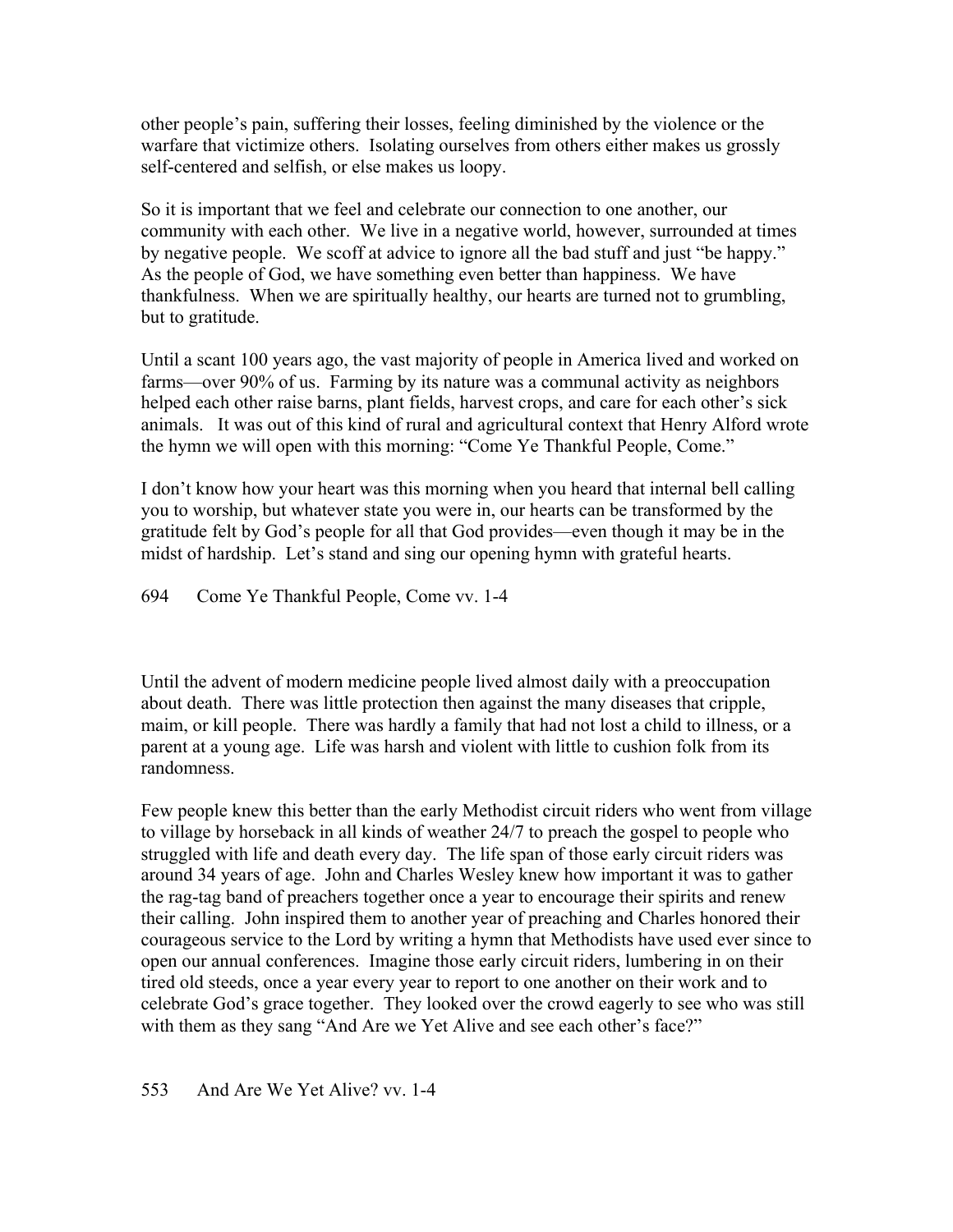Jesus valued friendship so much that when he met with his disciples for the last time before his death on the cross, he said to them: "I no longer call you servants, but friends." He has ushered into his own friendship circle every person who has ever left everything to follow him, who has reorganized their life around what he taught, who has taken up the work of the kingdom he came to proclaim. Not Kingdom citizen, not employee of the realm, not servant nor slave, but friend. Many of us learned this next hymn as children, and many of us love it still: What a friend we have in Jesus!

526 What A Friend We Have in Jesus vv. 1-3

Youth is a stage in life when we often struggle to discover where we belong—our place in the world, as it were. Adolescence is a lonely time for many. And it is a time when many teenagers discover that their best friend is Jesus. One of the most significant things we help our youth discover through our youth ministries here at MUMC is that Jesus Christ will be their life-long best friend, if they will let him. Most people accept Christ when they are teenagers, and the decision to invite Jesus into your heart and your life is the pivotal event in their whole life. It certainly was for me. And it was also for who died when he was still serving as the President of METHESCO. I did not know him, but I was moved when I read that at his own request the song they sang at his funeral was the heart felt tune by Tommy Dorsey, "Precious Lord, Take My Hand."

474 Precious Lord, Take My Hand vv. 1-3

There is something that holds together the people of God that is unlike any other bond we know. There is a love and a common mind and spirit and work we share that is unlike anything else shared by any other group. When we understand the life and the work to which God calls us in Christ, and when we truly give ourselves to that life and work, then our brothers and sisters in Christ become more important to us than anyone else. As a child I used to love to sing our next hymn because it gave me such a strong sense of inclusion and belonging. It still does.

557 Blest Be the Tie that Binds vv. 1-4

The place where we are among more among friends than any other is at the Lord's table. It is here that we are reminded of how Jesus always gathers together with his church, his people, his friends. Our relationship with him and each other is celebrated in the intimacy of a meal—not just the sacramental meal of holy communion, but in the fellowship gatherings of the church and in every meal that we share with each other. We may not be very familiar with our next hymn, but its words are important to our theme today so I want us to sing it and to think about as we do. Carol will play this through for us once and then we'll sing all three verses.